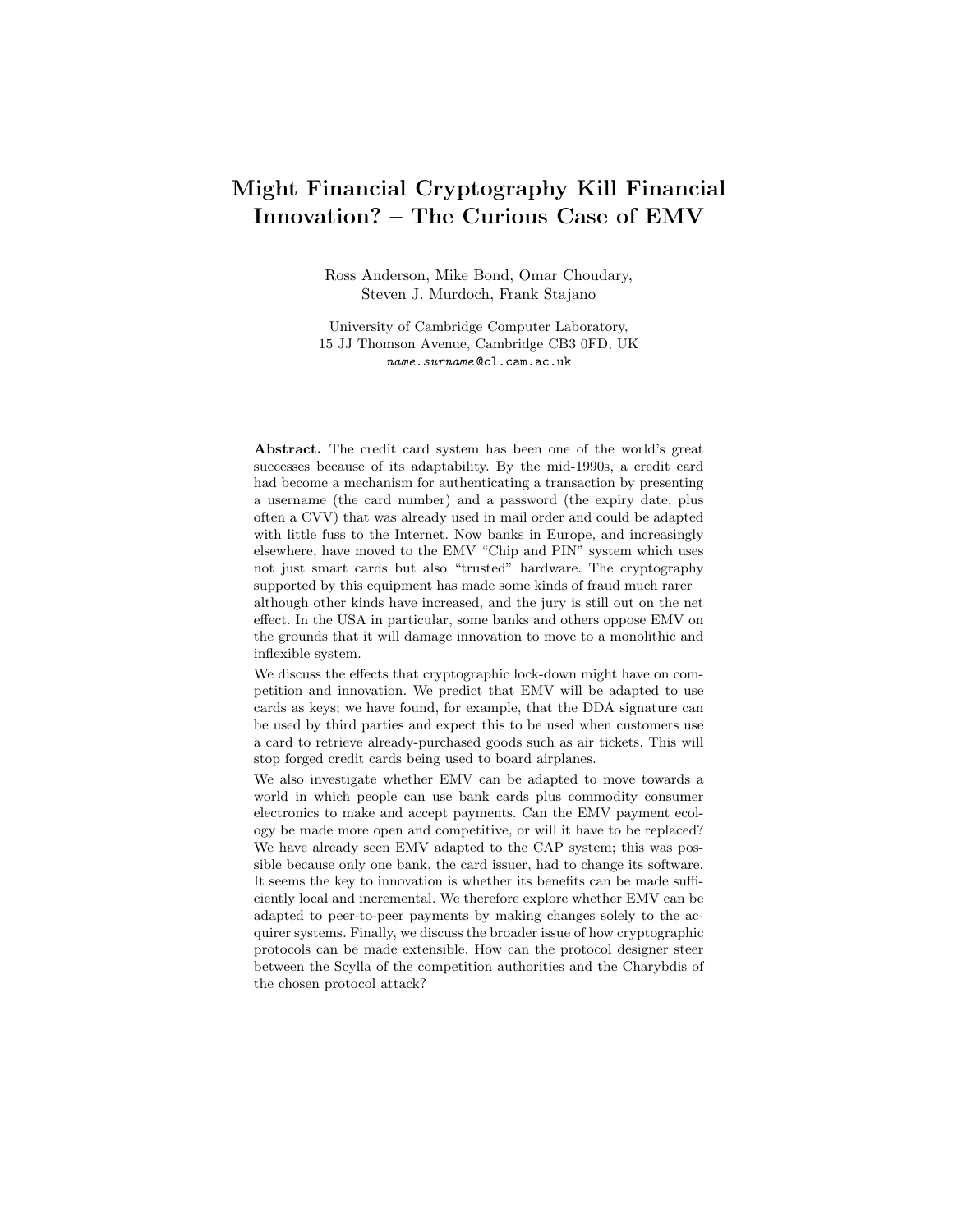## 1 Introduction

The credit card system has supported innovation, both internally and externally, for over half a century. In fact, that's why they succeeded in the first place. During the 1960s and 1970s, they competed with cheque cards that a customer could use to guarantee a cheque to any merchant up to a certain amount. Credit cards won this competition, and a key reason was that they had the flexibility to adapt to mail order and telephone order sales. The card companies found that they'd built not just a settlement system but a global system of authentication where the user name was the card number, and password was the expiry date (joined from the early 1990s by CVVs).

With the arrival of electronic commerce in the mid-1990s, companies such as Microsoft and Netscape tried to design proper cryptographic protocols to support payments (SEPP and STT, amalgamated into SET). However these protocols would have cost time and money to deploy and could not in practice compete with simple credit card transactions which were already available through a deployed infrastructure into which the new e-commerce websites could feed traffic on exactly the same basis as the existing mail-order firms with which they competed. Flexibility won out once more.

There is now a row brewing over the new EMV chip card system developed jointly by Europay, MasterCard and Visa through EMVCo from 1995 onwards. Over the past five years EMV has been deployed in most of Europe and is starting to appear in other countries such as Canada and India. But the USA remains obdurate. US opponents of EMV discuss, inter alia, the question of innovation. Can a much more complex payment system such as EMV adapt to new circumstances and to new market opportunities, or will it fossilise as a platform? Getting hundreds of vendors, thousands of banks and millions of merchants to change their systems simultaneously is extremely hard – that's why it took twenty years to get smart card payments going in the first place!

Yet we have already seen one cycle of innovation. The growth of phishing attacks on electronic banking since 2005 led to the development of the Chip Authentication Program (CAP). This protocol enables a bank to use its issued base of EMV cards to generate codes for two-factor authentication: it issues each customer with a small low-cost reader, and when the customer logs on to the bank website she is asked for an authentication code which she can generate by inserting her card in the CAP reader and typing her PIN. (We described CAP in more detail in [7].) One key fact is that, to introduce CAP, only the card issuing bank had to change anything; no action was required of acquiring banks or of network switches. This causes us to wonder, first, what innovations might be possible to EMV that involve software changes only at a single acquirer. This is typically the bank with which the merchant deposits its card transactions, but acquirers need not be banks; there are established non-bank players like PayPal, and also small startups which provide merchant acquirer services. Second, once we've got to grips with the crypto protocols used in EMV, we'll ask what innovations might be possible with EMV that don't require any banks to change their systems at all.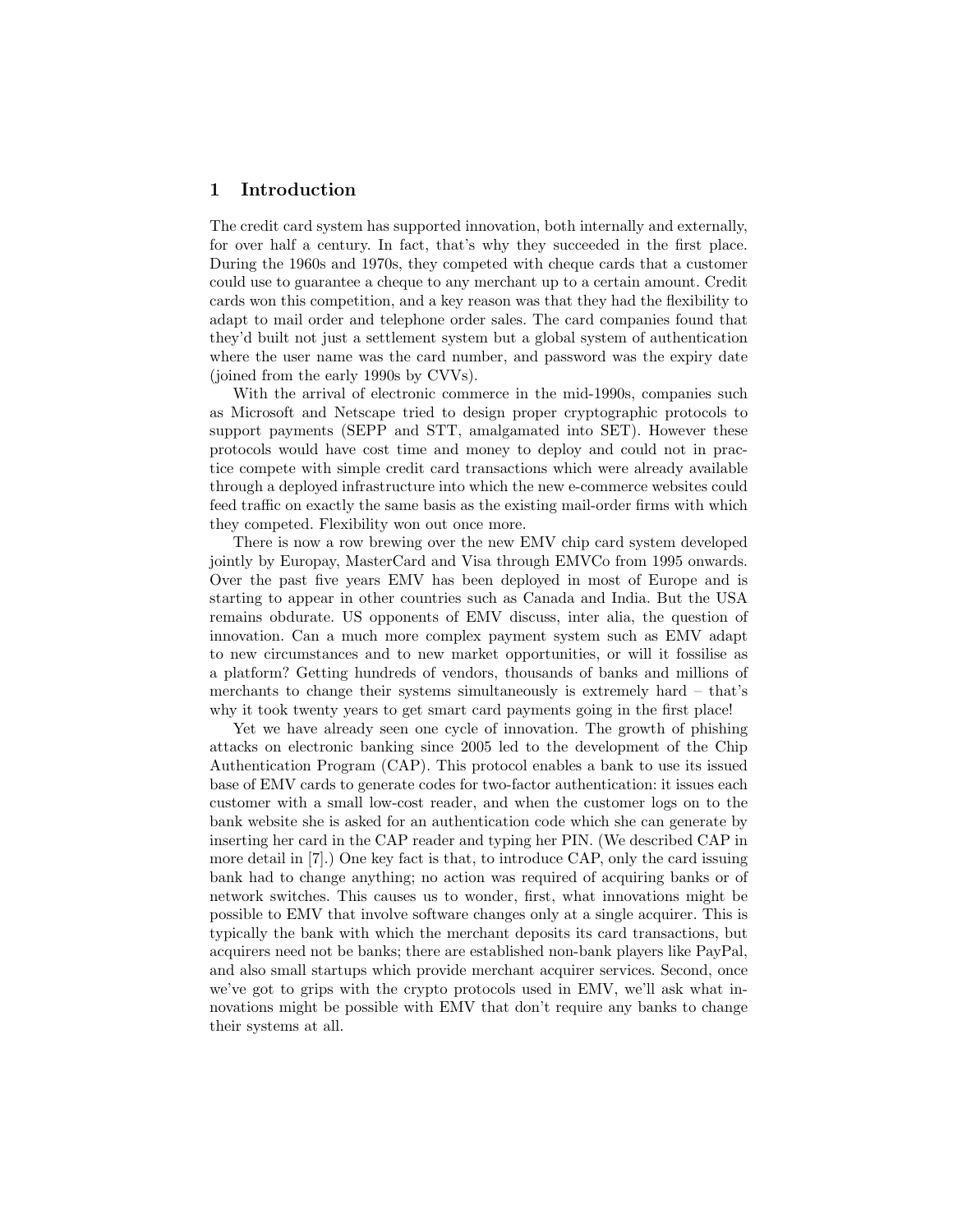# 2 Micro-merchant Transactions

Two pervasive problems with payment systems are market concentration and the cost of becoming a merchant. Many countries have only a handful of large banks, and payment services are not very competitive. They suffer from network effects; the current big card brands, of Diners, AmEx, Visa and MasterCard, are what's left of hundreds of payment card schemes, most of which never achieved the necessary critical mass [8]. In the UK, for example, two banks acquire over two-thirds of all credit card transactions from shops; these are the leading banks in the Visa and MasterCard stables respectively. This concentration has harmed innovation. At the beginning of the dotcom boom, small startups who needed credit card acquisition facilities often had to put down large deposits and put up with large merchant discounts – in the range of  $5-10\%$  of sales. Non-bank competition, in the form of services such as PayPal and Google Checkout, eventually fixed this problem; these channels accommodate even "micro-merchants" – such as occasional traders who sell goods on eBay.

There are two logical next steps. The first – given that cheques are disappearing throughout Europe, with their abolition in the UK planned for 2017 – is peer-to-peer payments, that is, payments between private individuals. At present, people will write a cheque to a friend or relative to pay for some shopping, or to repay an ad-hoc loan; so what happens after cheques vanish? It would be convenient to be able to wave your bank card over your laptop, or hold it to your mobile phone, in order to make or receive a payment from anyone.

The second (related) step is more competition for cardholder-present transactions. Traditional payment terminals are pricey, and are tied to expensive business banking facilities. So if you sell a handful of goods face-to-face – say at car boot sales, or a church raffle, or perhaps surplus produce from your garden in the summer – cash has been the only real option. Doing a PayPal transaction from my phone to yours is too fiddly!

So an exciting development is the emergence in the USA of services like squareup.com which will supply you with a tiny credit-card reader to plug into your phone, plus a merchant account to bank your takings. This service enables anyone to become a 'proper' merchant and accept credit cards, quickly and cheaply. The service is sufficiently threatening that Verifone is starting to sell similar devices, and the banks are changing standards to require encryption on the link between the reader and the phone – not to block any realistic attack, but to raise the entry costs for other upstart competitors.

So far so good, for micro-merchants in the USA. But what about Canada and Europe? Can we invent a similar service for EMV cards? EMV PIN Entry Devices (PEDs) are a closed market at present. They are supposed to be tamperresistant, in that it should be hard to bug a merchant terminal to record card and PIN data. But the tamper resistance offered by industry certification schemes has turned out to be illusory [5]; it is be easy to bug a terminal, and many of these devices are compromised every year. Yet even if the certification requirements don't keep out the bad guys, they seem to keep out competition. The PED market is consolidating quickly, and with the recent announcement of a takeover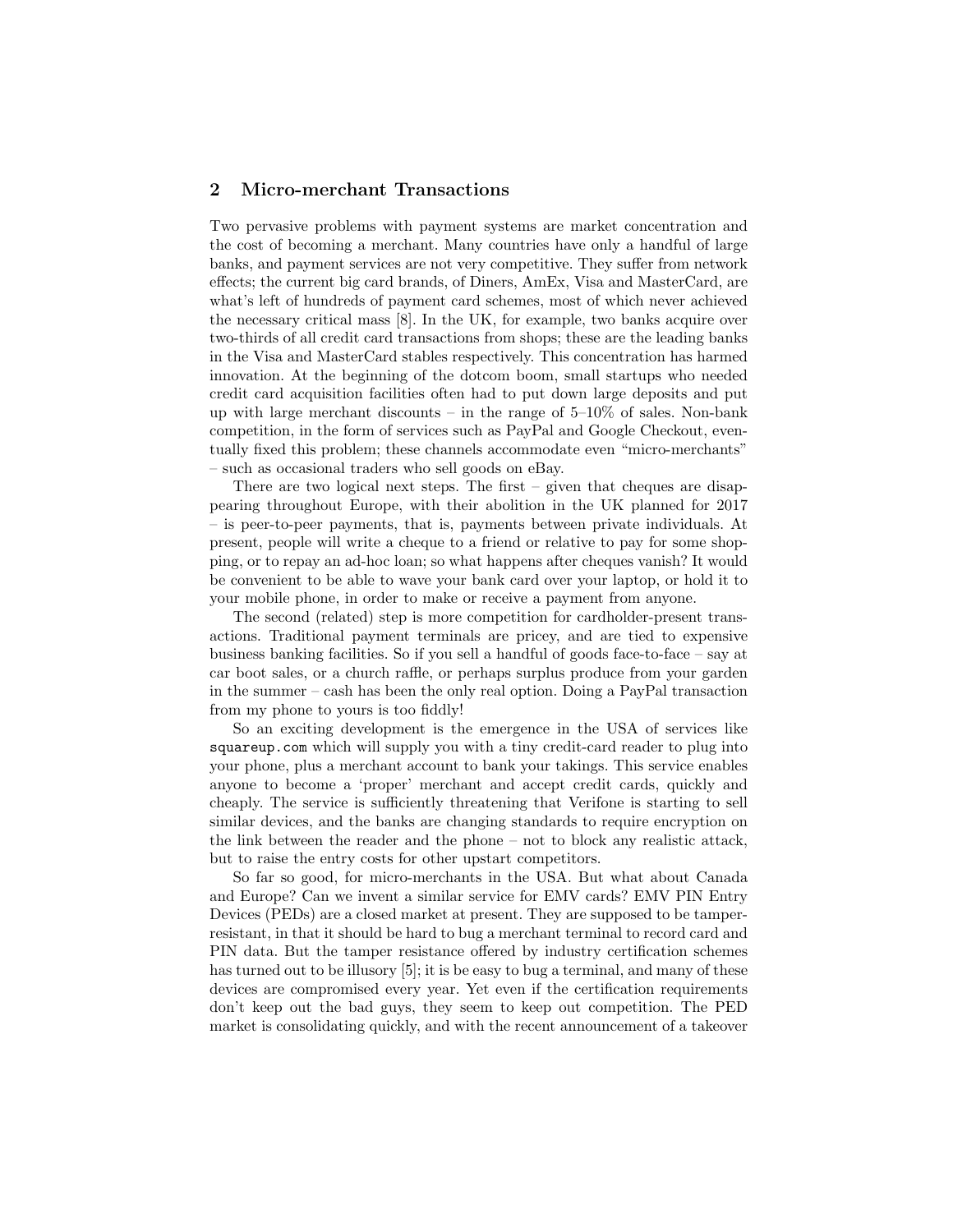of Hypercom by Verifone, it looks like we'll be reduced to two major players (the other being Ingenico).

EMVCo is working on contactless payments, where we can either use a credit card with a terminal as before, but with the wire replaced by a wireless channel (typically NFC); or use our mobile phone instead of the card. This won't help the small merchants much if it remains a closed system with certification rules.

In the face of market concentration, poor security, and the lack in the EMV world of a service like squareup.com to compete at the low end, we need a way to adapt EMV to support cardholder-present low-cost merchant accounts. What are the options?

## 3 Adapting EMV

We are exploring the technical options. Our starting point was that any changes to EMV should require change by either the issuer or the acquirer, but not both. Changing one bank's systems is hard enough; changing 10,000 banks' systems is too much.

#### 3.1 Typical EMV Transaction Flow

First we will describe a typical EMV transaction (this is a much shortened version of the description in [6] to which the reader can refer for the full gory details). As Figure 1 shows, the protocol can be split into three phases: card<br>sutherities cardbolder verification and transaction authorization authentication, cardholder verification and transaction authorization.



Fig. 1. A complete run of an EMV protocol instance.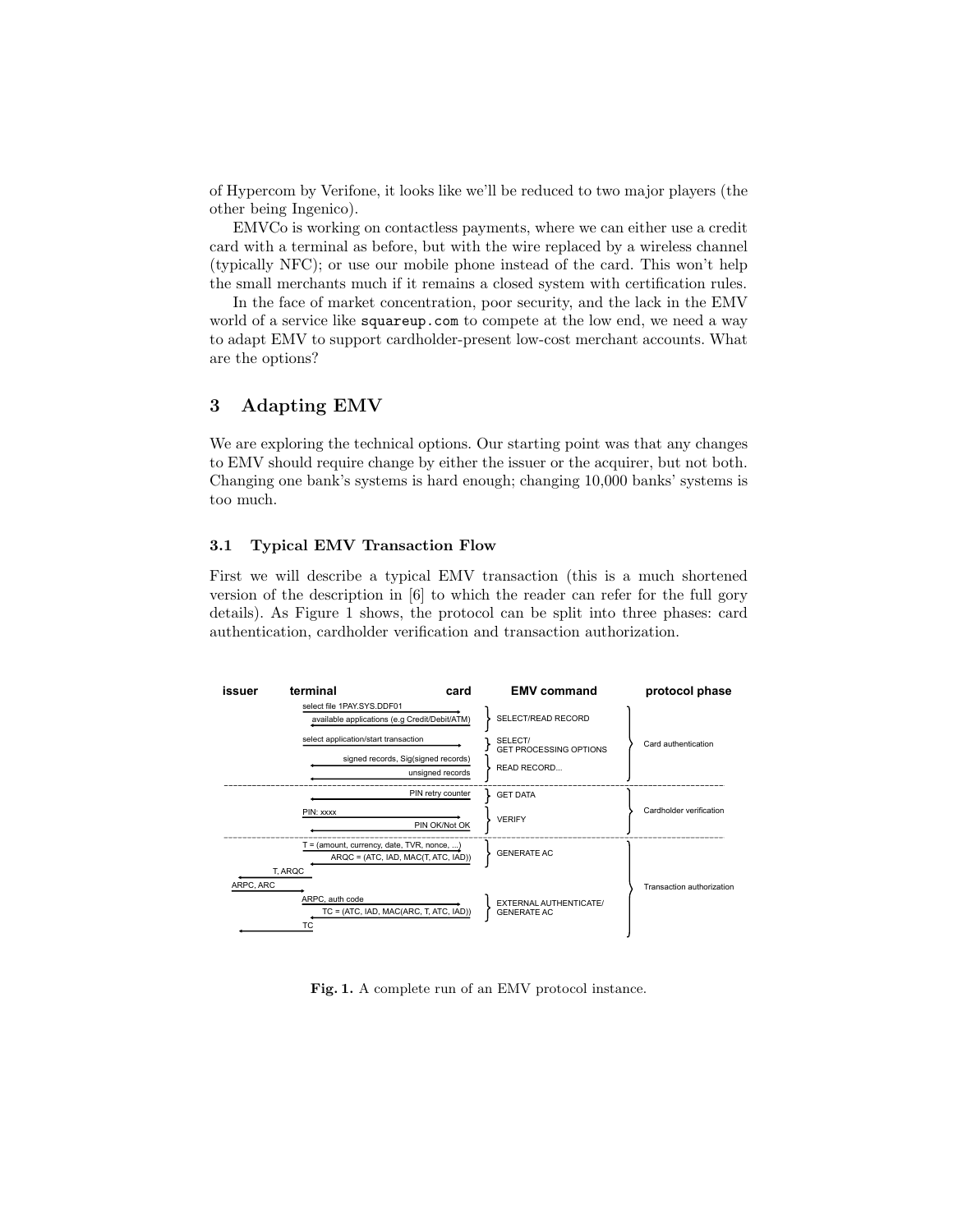Card Authentication When a card is inserted into a terminal, it requests a list of supported applications and starts a transaction by sending the Get Processing Options command to the card. It next sends Read Record commands to read cardholder information including card details (such as primary account number and expiry date), backwards compatibility data (the rest of the magnetic strip), and control parameters (including a list of acceptable cardholder verification methods). There is also an RSA digital signature over a subset of the records, together with a certificate chain to a card scheme root key embedded in the terminal.

In the low-cost variant of EMV, static data authentication (SDA), the card does only symmetric crypto and can only authenticate itself cryptographically to the issuing bank, which must be online for this to work. In the dynamic data authentication (DDA) variant, cards have RSA private keys which are used to sign a 32-bit nonce sent by the terminal.

Cardholder Verification The card has a cardholder verification method (CVM) list stipulating when to use a PIN, or a signature, or nothing at all, to authenticate the cardholder, depending on the value of the transaction, its type (e.g. cash, purchase), and the terminal's capabilities. Assuming that the card wishes to verify a PIN, the customer enters it at the terminal which sends it to the card. If it's right, the card returns 0x9000 (this is not cryptographically authenticated by the terminal, but later by the bank from the transaction data).

Transaction Authorization In the third step, the terminal asks the card to authenticate the transaction details. The terminal issues the Generate AC command to request an ARQC (authorization request cryptogram) from the card. The payload of this command is a description of the transaction, created by concatenating data elements specified by the card in the CDOL 1 (card data object list 1). Typically this includes details like the transaction amount, currency, type, a nonce generated by the terminal, the TVR (terminal verification results) and a sequence number (ATC – application transaction counter). Finally, the card returns the application cryptogram – a message authentication code (MAC), which is calculated over the transaction data with a symmetric key shared between the card and the issuing bank.

The ARQC is then sent by the terminal to the issuing bank, which performs various cryptographic, anti-fraud and financial checks; if it decides to authorise the transaction, it returns a two byte authorization response code (ARC), indicating how the transaction should proceed, and the authorization response cryptogram (ARPC), which is typically a MAC over ARQC  $\oplus$  ARC. These are forwarded by the terminal to the card, which validates them. The terminal asks the card for a transaction certificate (TC) cryptogram, which it sends to the issuer, and also stores in case of dispute. At this point it will typically print a receipt. There are quite a few variants of this transaction flow, such as where the card decides to accept a transaction offline and generates a TC without first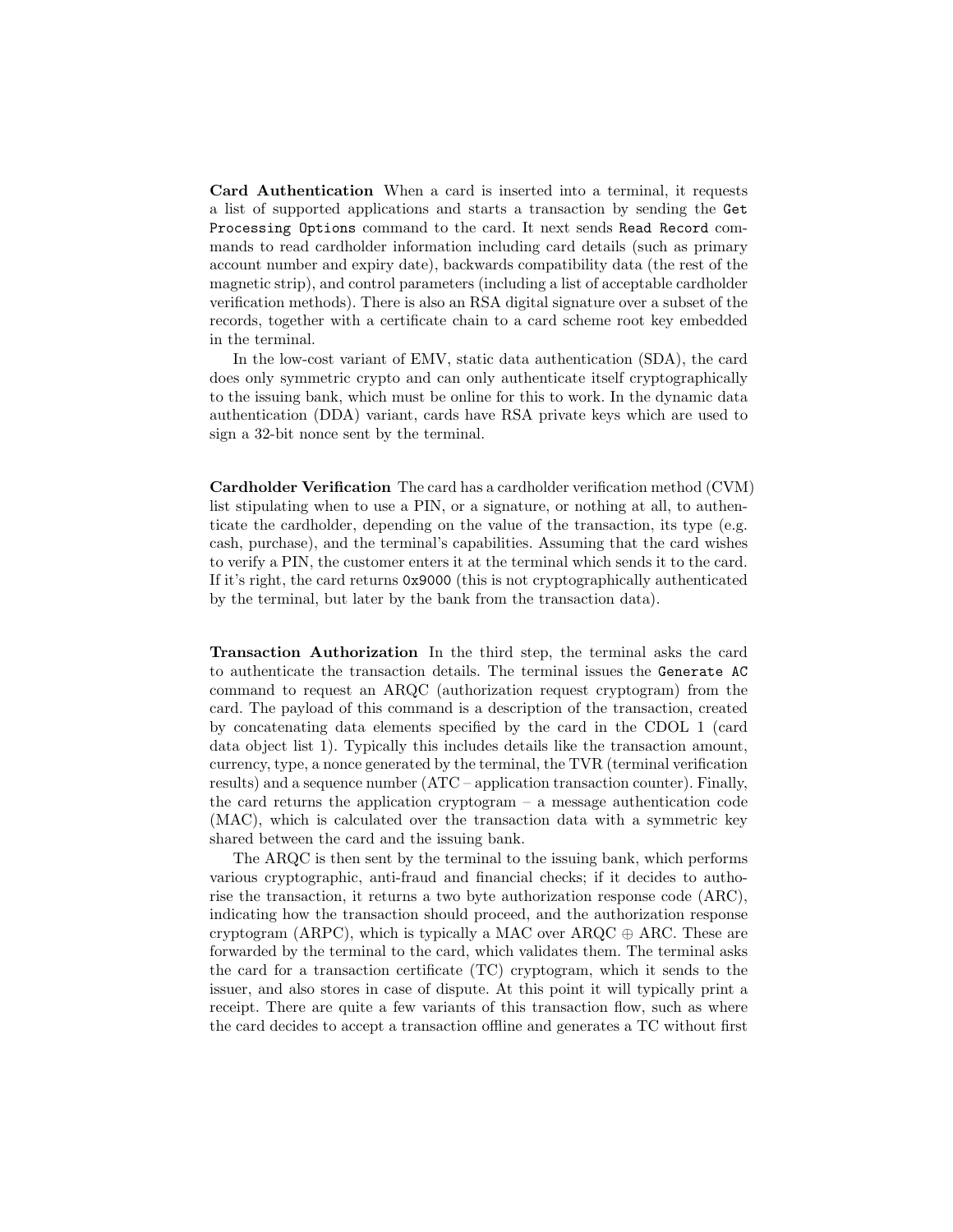seeing an ARPC; and this complexity has led to some known protocol vulnerabilities [6].

However, although these vulnerabilities mean that the EMV protocol does not entirely keep out the bad guys, so far it has managed to keep out competitors. The system is a closed one, and devices have to be certified tamper-resistant; even although the actual level of tamper-resistance of PIN entry devices is very low [5], the certification system is a closed one, new markets entrants have to sign up to the EMV agreements in order to participate. In this paper, we are interested in how a disruptive competitor might leverage the EMV issued card base and/or infrastructure in order to provide new payment mechanisms without having to get agreement from all the current EMV principals.

#### 3.2 Breaking Tamper-Resistance in Court

One option might be for a new service provider to go to court to have the tamper-resistance certification standards set aside as a restrictive practice and thus break the Verifone/Ingenico duopoly. The service provider would then supply micromerchants with software for their phone or laptop that implements an EMV terminal (plus, until wireless communication becomes widespread, a cheap smartcard reader). The banks' lawyers would argue that in the absence of trustworthy hardware, malware could harvest card and PIN data; rogue software might also implement the no-PIN attack, so that stolen EMV cards could be used without knowledge of the PIN [6]. The market entrant's lawyers would argue that fraud would be managed in the same way that PayPal or Google Checkout do, by means of fraud-detection systems at the back end. But could we do any better?

#### 3.3 Peer-to-Peer EMV – SDA

Our second possibility is that both customer and merchant have cheap smart card readers, rather than just the merchant. The idea is that the customer will use his own card in his own reader attached to his own phone, and the merchant likewise will use all her own equipment. This largely solves the problems of trusted path and trusted display; malware on the merchant's side can no longer compromise the customer's PIN or display a false payment amount to him. This would be a real improvement on existing systems, whether mag-stripe or EMV: at present, a merchant can program her terminal to display '\$5.00' yet send a transaction for '\$5,000.00' to the card (see Figure 4). There remains the risk of malware on the customer's equipment, which we'll discuss later.

The first variant on this theme is as follows (see Figure 2). Instead of issuing the merchant with a traditional EMV PED, the innovating bank or other acquirer promoting this new system issues her with software for her laptop or mobile phone that assembles the transaction data and submits it to a CAP transaction on her card. The eight-digit CAP code is used as the 32-bit 'unpredictable number' input into an EMV transaction that she sends to the customer. He presents it to his smart card and obtains the ARQC to send to the merchant.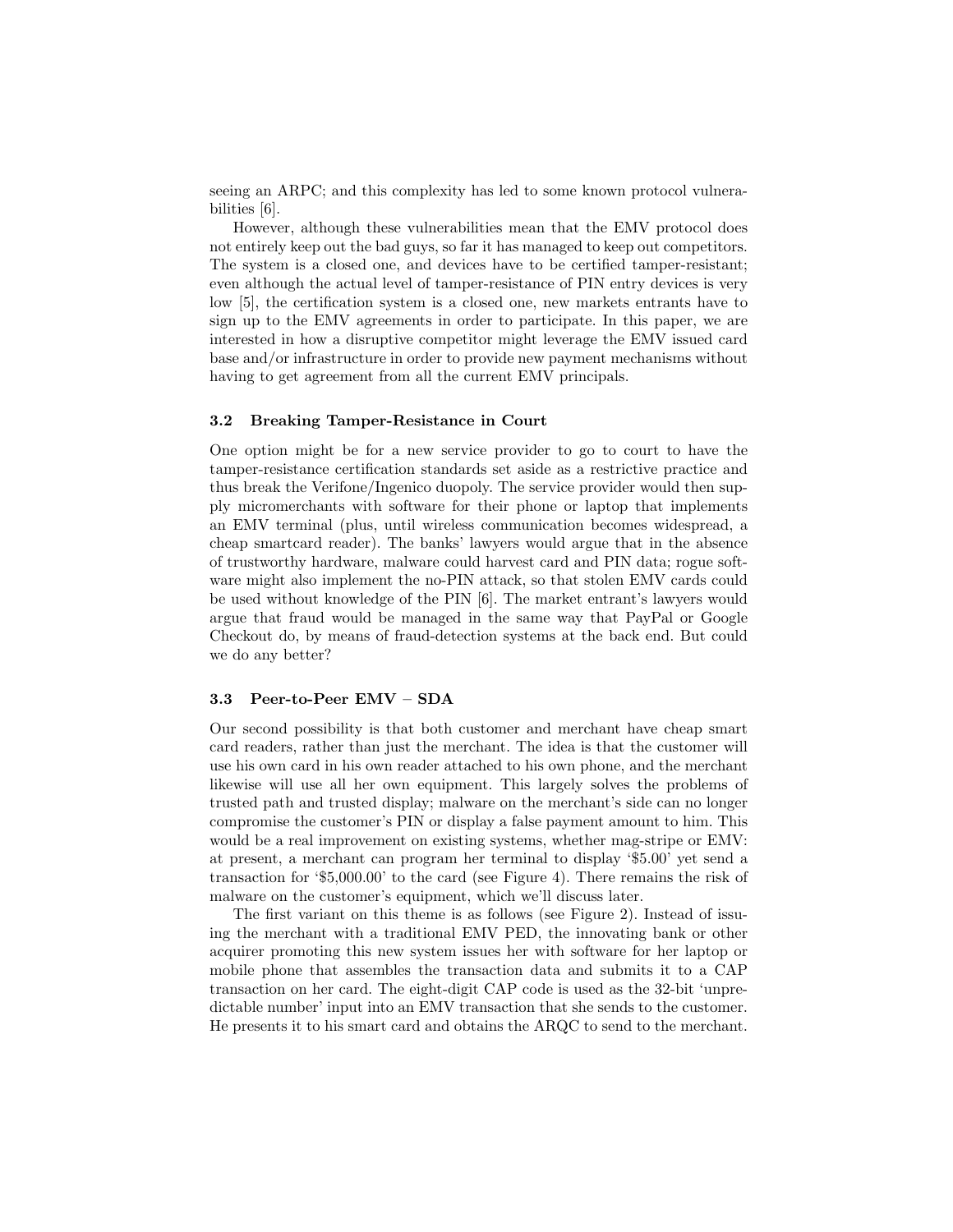

Fig. 2. Framework for EMV peer-to-peer.

She relays it in turn to her bank in a quite standard EMV transaction. Her bank verifies the CAP code to check that she is who she claims to be, and if so the main EMV transaction is fed to the switch for onward transmission to the customer's card issuer. From the switch onwards, there is no need to change anything as the EMV transaction flow is unchanged. Table 1 shows the new protocol flow.

The customer's card data can still be hijacked by malware on his own equipment. But if this is the worst that can happen, we have still managed to align incentives rather better than at present: everyone protects their own stuff. There is another minor technical attack in that a crooked merchant might send false transaction data to the customer, who cannot verify the CAP code. This can be fixed in various ways including having the customer send the transaction independently to the acquirer, or notifying the customer by SMS of all transactions. But there are other alternatives.

## 3.4 Peer-to-Peer EMV – Mixed-Mode

EMV cards come in three basic flavours: SDA, DDA and CDA, which are progressively more expensive. An acquiring bank or payment service provider that wants to offer low-cost merchant services can issue its own merchants at least with DDA or CDA cards, regardless of whether local cardholders have them or not. (Most countries use SDA or DDA.)

The merchant (see Figure 2) can now sign the transaction data and provide the first 32 bits of the signature to the customer as the unpredictable number. Things proceed as before, with a standard EMV transaction from the customer via the merchant and the acquiring bank to the customer's card issuer. It does not matter whether this transaction is SDA or DDA, and without loss of generality we can assume the former.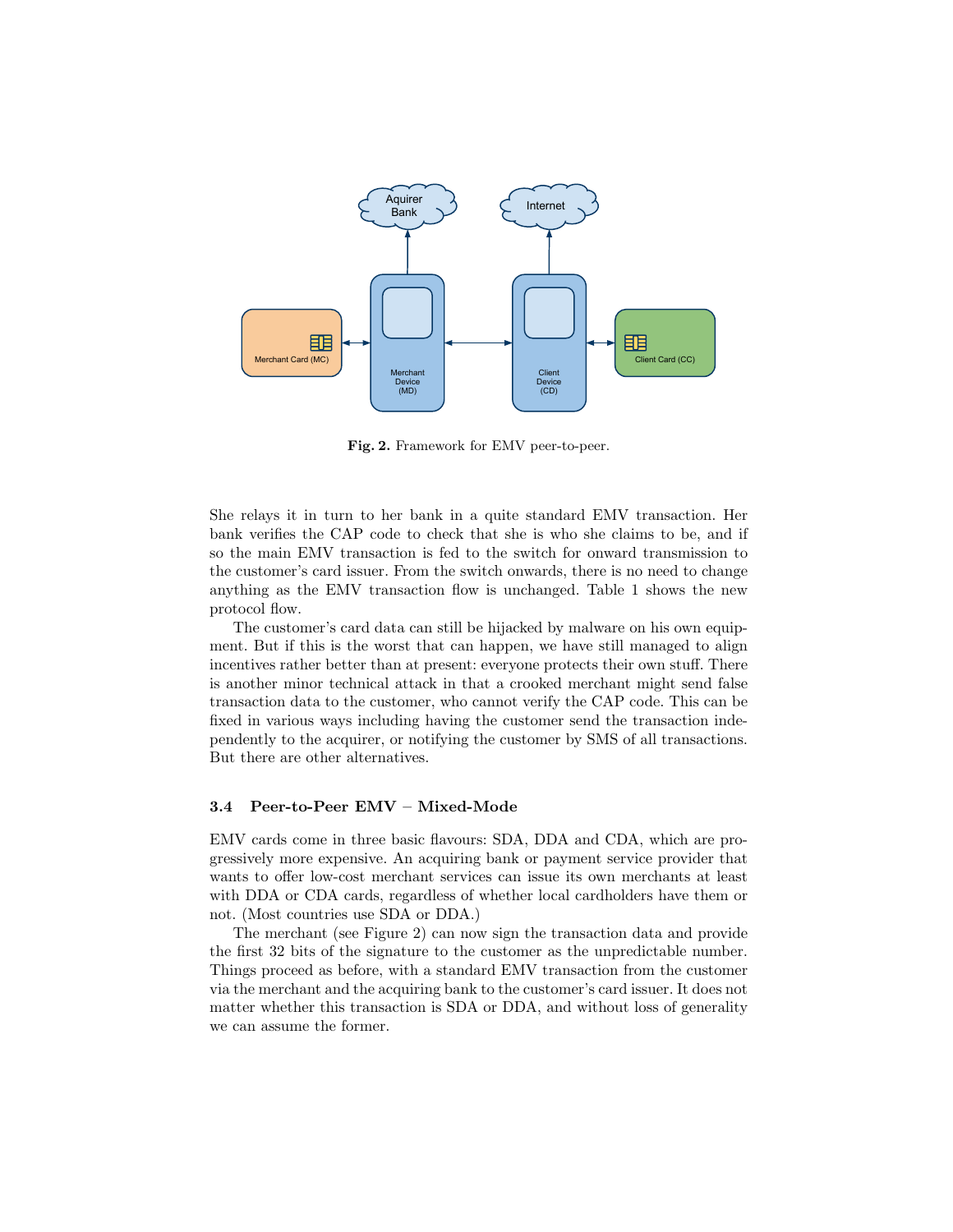Table 1. Protocol flow for a P2P EMV transaction using SDA (see Figure 2 for the entities involved).

| dir                     | data                                                      | comment                                                                                                               |
|-------------------------|-----------------------------------------------------------|-----------------------------------------------------------------------------------------------------------------------|
| $MD \leftrightarrow CD$ |                                                           | MD and CD establish a connection<br>via NFC, Bluetooth or other.                                                      |
|                         | $CD \rightarrow MD$ CDOL1, CDOL2                          | Client sends the transaction re-<br>quirements.                                                                       |
|                         | $MD \rightarrow MC$ T = {Data as per CDOL, with<br>$UN=0$ | Merchant assembles transaction<br>data as stated by the client's<br>CDOL using Unpredictable Num-<br>ber <sub>0</sub> |
|                         | $MC \rightarrow MD$ $CK = CAP(T)$                         | Merchant's card produces 8-digit<br>CAP code.                                                                         |
|                         | $MD \rightarrow CD$ $T1 = {T with UN replaced by CK}$     | CAP code used as UN for transac-<br>tion data sent to client.                                                         |
|                         | $CD \rightarrow MD \quad AC = MAC_k(Data_{CC}, T1)$       | Client sends Application Cryp-<br>togram (AC) to merchant, which<br>in turn sends this to the acquirer<br>bank.       |

There is one interesting technical twist. In the DDA protocol, the card signs some data including a 32-bit random nonce provided with the Internal Authenticate command, in a protocol designed to let the merchant know that the customer is present. In theory DDA cards can accept longer bit strings depending on the DDOL (Dynamic Data Object List). Tests have indicated that some UK-issued DDA cards accept inputs as large as 1024 bits (128 bytes) regardless of their DDOL. Such cards perform DDA even when we select an application for which DDA is not supported – as stated in the Application Interchange Profile (AIP). However other cards reject any DDA input not matching the DDOL specification. The former behaviour might be caused by incorrect DDA configuration or by design, so we might encounter both types of cards.

Anyway, there's a crypto design problem in respect of those DDA cards that will not sign long strings, as to how to use a device that signs a 32-bit payload to sign a whole transaction. It's no good to just sign the first 32 bits of the hash of the transaction data, as a collision attack can be found trivially. Signing each 32-bit block of a 160-bit SHA-1 hash would be sufficient but involves five transactions. Based on the transaction latency (see table 2) we observe that signing five hash components would take between 2 and 3 seconds, which is less than online authorisations take now.<sup>1</sup> So that's feasible, but we may wish to consider alternatives: the acquirer could issue CDA cards to its cardholders, so

 $^{\rm 1}$  We have managed to obtain 5 consecutive DDA signatures in 2 seconds by omitting the earlier read data step in the transaction. Although the specifications say that DDA should be performed after this step, all DDA cards we have tested perform DDA even without reading data first.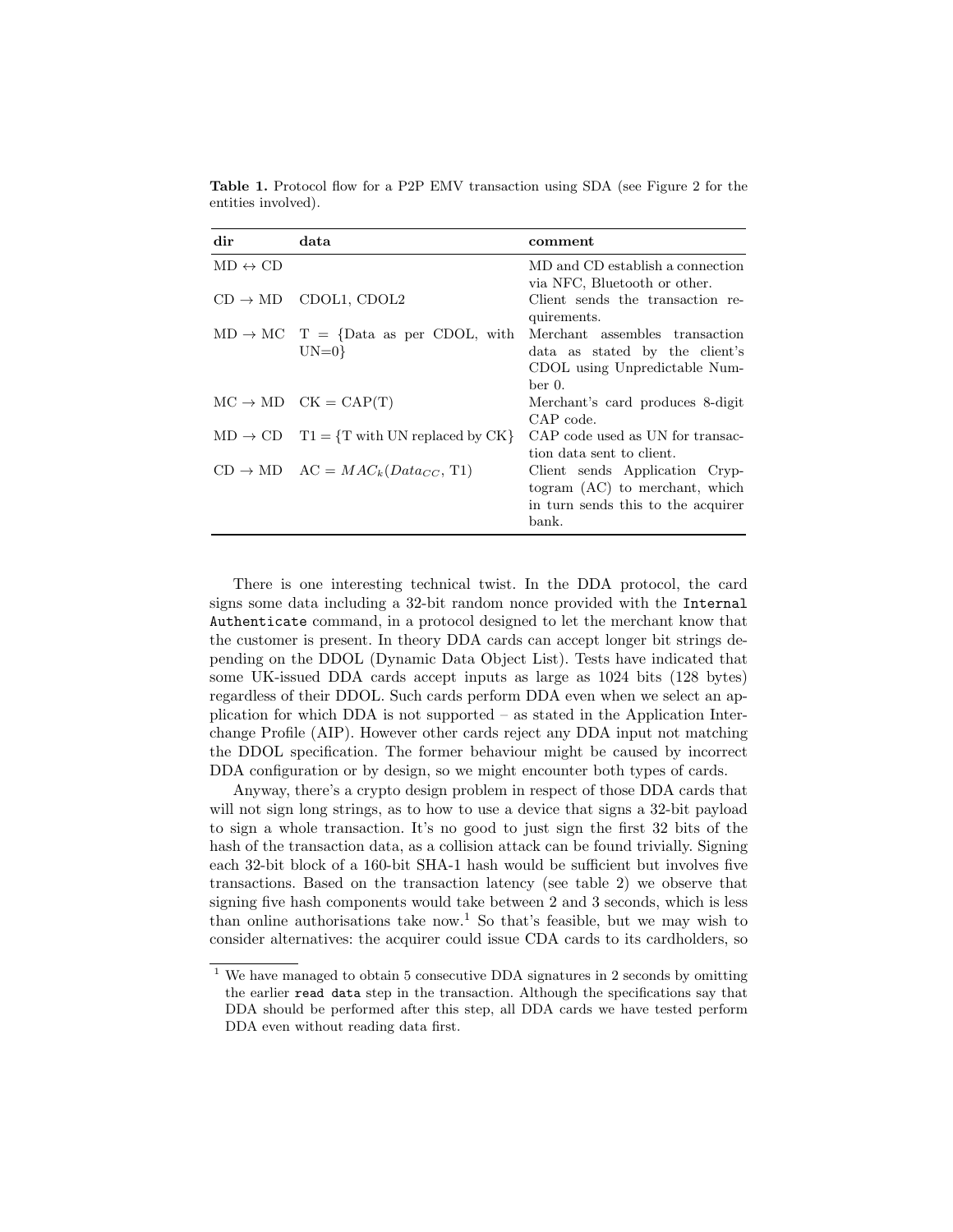Table 2. Performance data for different DDA transactions using two cards, one from Visa issued 2009 and another from MasterCard issued 2010. Time for consecutive signature generations includes reset time between transactions. The time measurements have been obtained using an oscilloscope connected to the Smart Card Detective [4], with a 4 MHz clock being provided, and 4 bytes being signed.

|                             | Transaction Time (ms)                       |                                  |  |
|-----------------------------|---------------------------------------------|----------------------------------|--|
| Type of transaction         | reading<br>without<br>application data      | reading<br>applica-<br>tion data |  |
| 1 DDA signature Visa        | $426(82$ used for DDA $1260$<br>generation) |                                  |  |
| 1 DDA signature MasterCard  | 714 (178 used for 1776)<br>DDA generation)  |                                  |  |
| 5 DDA signatures Visa       | 2190                                        | 6328                             |  |
| 5 DDA signatures MasterCard | 3610                                        | 8936                             |  |

that when acting as merchants they could create full signatures; or the customer and merchant can commit to random numbers and thus jointly select a single block to be signed.

Another potential problem in using the DDA approach was the low availability of the system's public keys to the customer. DDA was designed for the terminal to verify a string signed by the card, whose key is certified using a closed PKI available to certified terminals only. This is perhaps less of an issue than one might have thought; we've been able to find the certificates for Visa cards online. It is also possible to extract root keys from a terminal, as they aren't as tamper-proof as they're advertised; another solution would be for individual cardholders and merchants to export their public key certificates to a third party. For example, if you use your RBS MasterCard to top up a Pay-Pal account, you could export the MasterCard public-key certificate to PayPal directly. This opens up other possibilities too.

#### 3.5 Going Outside the Banking System

In both the above cases, the banks generally need to consent to the new acquirer's P2P payment mode, and transfer money between customer accounts when requested. But we must bear in mind the possibility that in order to prevent disruption to their existing revenue streams, some banks will actively block any new modes of operation. Would the new acquirer have to go to court once more, and perhaps in many countries?

A radical alternative is to move the transfer of money out of the hands of the issuers and acquirers, and into the control of a non-bank payment system provider such as Google or PayPal. Customers would associate their cards' DDA public keys with their payment account, by uploading their public-key certificate and then signing a challenge to prove possession of the card.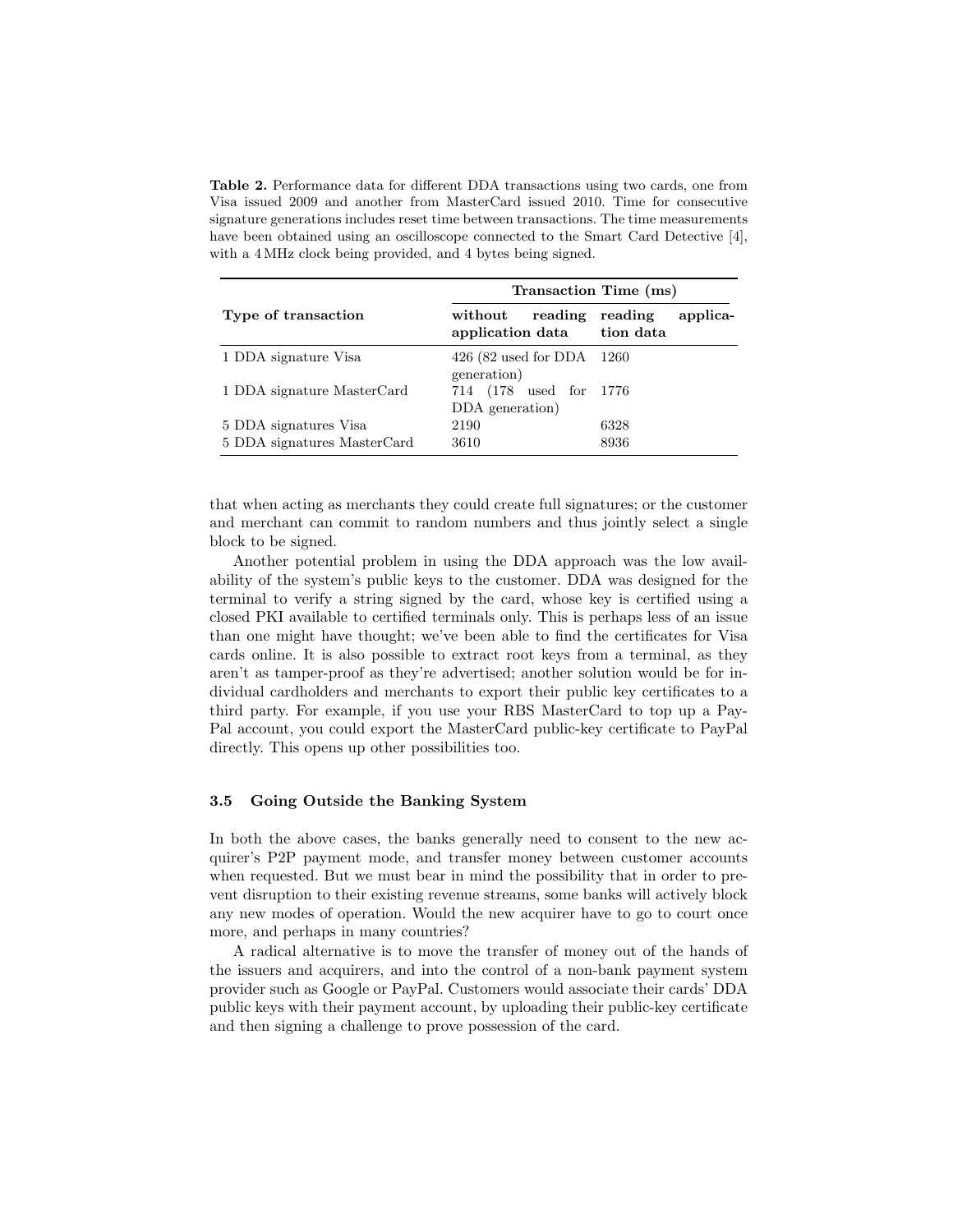

Fig. 3. Framework for peer-to-peer transactions using EMV for authentication.

When the customers wish to pay for goods, they present their card as normal, but only the initial stage of the EMV transaction occurs, where the card signs one or more terminal-provided nonces derived from transaction data (see above), thus proving to the merchant that the genuine card is present. This digital signature could be sent to the payment service provider, and money transferred. In the case of a customer with a PayPal account that automatically replenishes itself from a conventional credit card account, it might be logical to use that card to authorise PayPal transactions.

Another variant on this theme, which might be slower to take off but which should be less open to legal challenge by the banking industry incumbents, would be for the payment service provider to issue its own cards that would 'embrace and extend' – being EMV cards for normal transactions, CDA cards for merchant transactions in the new extended protocol, and also programmed to use their DDA keys to sign transactions in the new system.

In passing, we note that there is an interesting research problem to be tackled here for the DDA cards that only sign 32-bit strings. If the customer and merchant have mobile phones that are capable of public key cryptography, can they get a shared Diffie-Hellman key authenticated using this mechanism? Given that EMV was designed during the 'Crypto Wars' – the long tussles during the 1990s over the exportability of cryptographic devices  $-$  it may be that DDA signatures were limited to 32 bits specifically to make it harder for people to adapt them for protecting confidentiality. If this was the case, its success is at best marginal. The customer and merchant phones can exchange  $g^x$  and  $g^y$  in the usual way deriving the key  $g^{xy}$  and then authenticate  $h(g^x, g^y, g^{xy})$  by using its first and second 32-bit words as  $N_M$  and  $N_C$  in a signature exchange as set out in table 3. It may be just about possible for a middle person to set up  $2^{16}$  transactions with different counterparties, and find colliding nonces; but this scarcely gives an industrialisable attack on a real payment system. What's more, if a couple of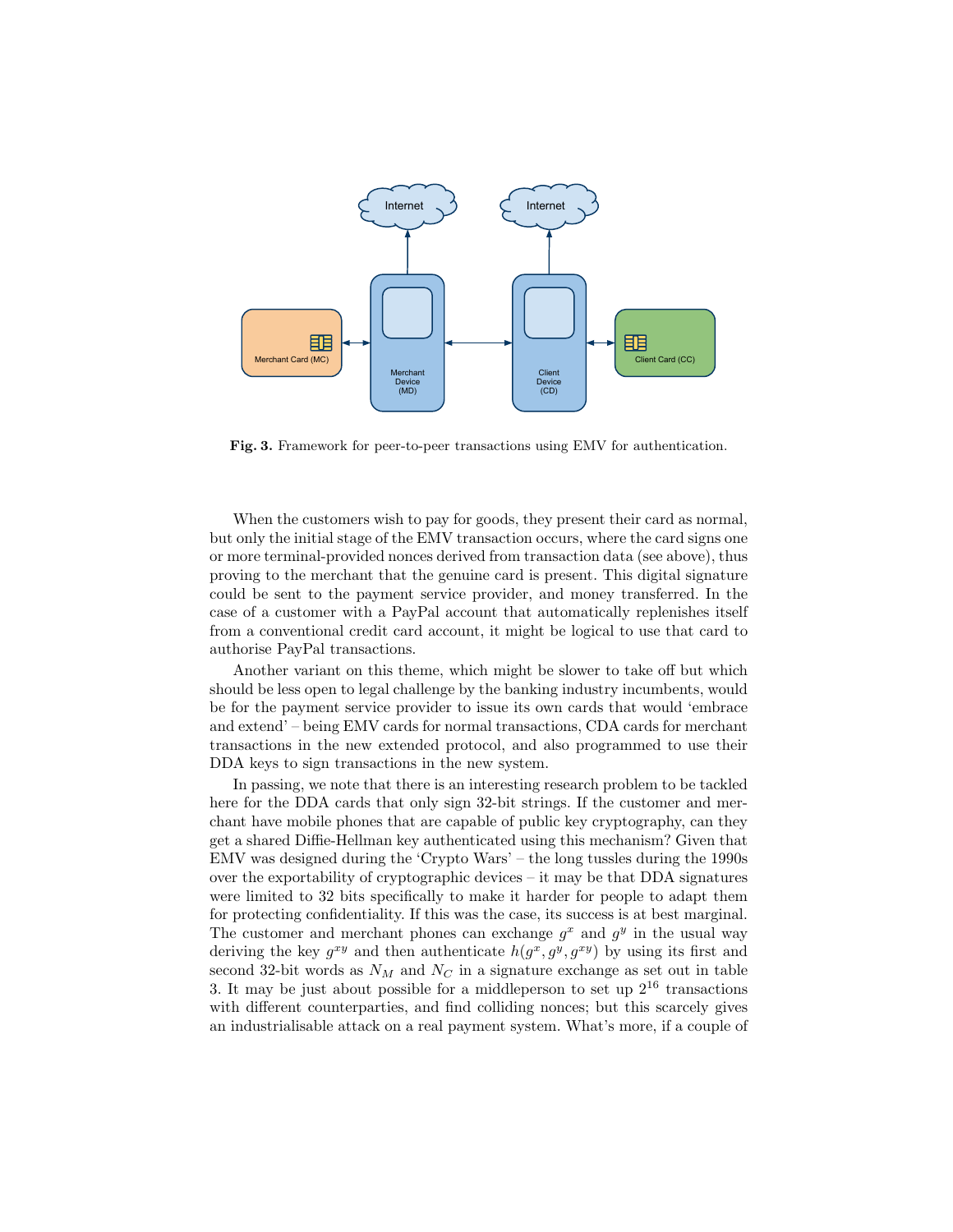crooks were set on using their bank cards to obtain strong authentication for a home-brew crypto product, they could simply use multiple signatures. We leave as an exercise to the reader the question of whether robust authentication can be obtained without multiple signatures.

Table 3. Protocol flow for a P2P transaction using EMV for authentication (see Figure 3 for the entities involved).

| dir                                            | data                                                                        | comment                                                                                           |
|------------------------------------------------|-----------------------------------------------------------------------------|---------------------------------------------------------------------------------------------------|
| $MD \leftrightarrow CD \quad g^x, g^y, g^{xy}$ |                                                                             | MD and CD establish a connection<br>via Diffie-Hellman                                            |
| $MD \rightarrow CD \quad M_{ID}, N_M$          |                                                                             | Merchant sends ID and a nonce<br>$N_M$ derived from the DH data                                   |
|                                                | $CD \rightarrow MD$ $C_{ID}$ , $N_C$ , $Signal_{DDA}(data_{CC})$<br>$N_M$ ) | Customer sends ID, a DH-derived<br>nonce and DDA signature on $N_M$                               |
|                                                | $MD \rightarrow CD$ $Signal_{DDA}(data_{MC}, N_C)$                          | Merchant sends DDA signature                                                                      |
|                                                | $CD \rightarrow MD$ non-EMV payment                                         | Customer verifies merchant's sig-<br>nature and proceeds with PayPal<br>or other non-EMV payment. |

#### 3.6 Merchant Authentication

An acquirer or non-bank payment service operator who was implementing a peer-to-peer payment system might want to think long and hard about merchant authentication. If nothing much authenticates the merchant name to the customer, then a micro-merchant might pretend to be a big-name retailer, in a new variant of the phishing attack. So a prudent acquirer who issued CDA cards to merchants might want to include merchant names in card certificates.

The issue that follows on at once from this is naming. An acquirer or payment service operator who certifies the names of payment recipients had better screen them for names similar to established brands, lest it be implicated in a fraud and sued by the brand owner.

Such due diligence is necessary but not sufficient. It is a hard problem to give each of millions of merchants a human-recognisable name that's unique in the universe! Even if well-known corporate brands get some protection from a name screening process, there will still be occasional confusion between small merchants' names, as well as the many disputes where a customer may or may not have bought something from merchant X but gets billed by merchant Y. (The first author recently had to sue his bank in the small claims court to get a refund in such a dispute [2].) So more work may be needed on usability: for example, there may be a case for receipts to contain a globally unique merchant number that can be used to identify the merchant unambiguously at the payment service operator's website.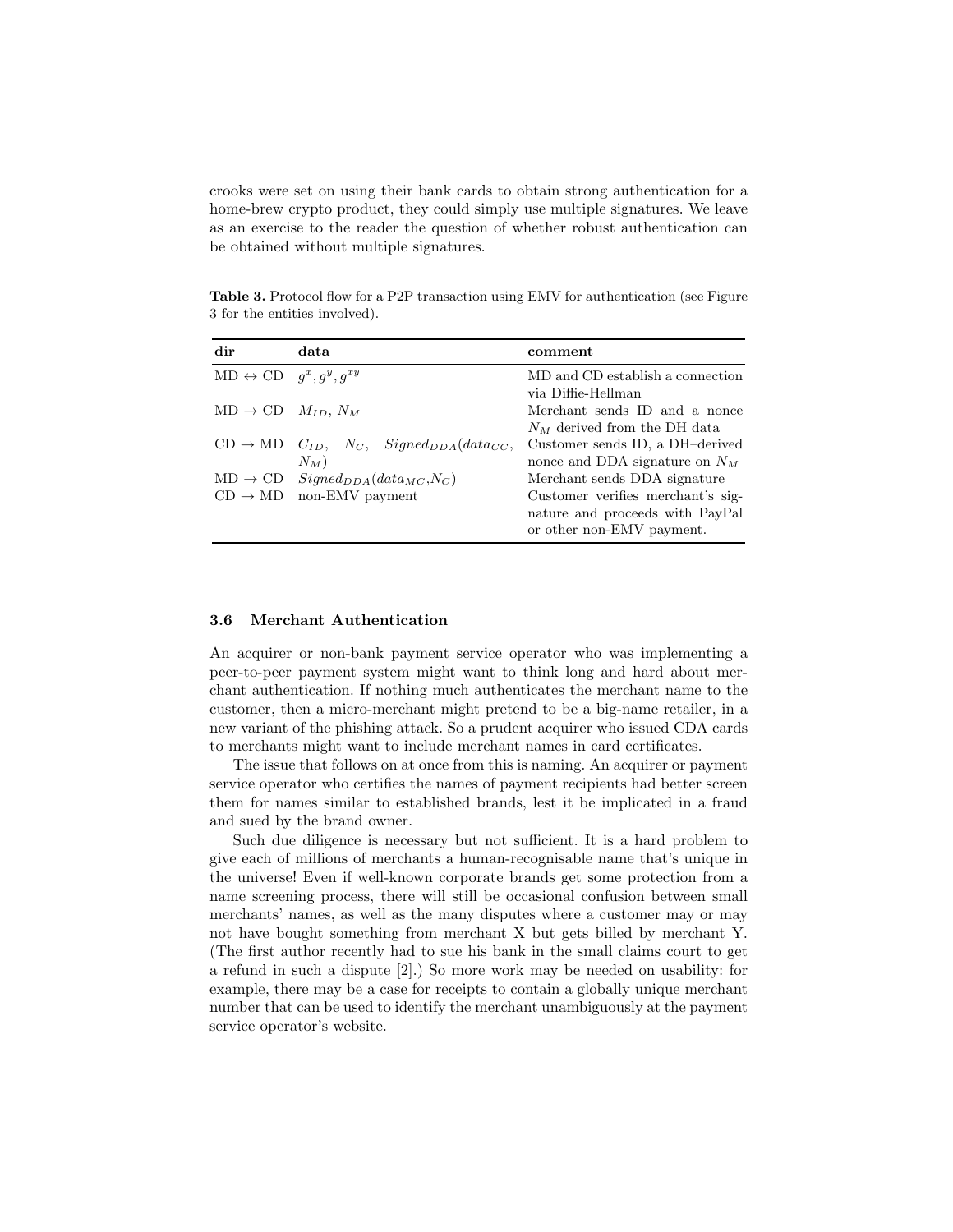## 4 Using a Bank Card as a General-Purpose Key

We remarked in the introduction that we would finally look to see if there were any innovative uses for EMV that did not require any bank – issuer or acquirer – to change its systems. Indeed there is one: using an EMV card as a key.

Although a signature on a 32-bit payload may be too small for generalpurpose use over a hostile network, it is perfectly acceptable as a means of unlocking or otherwise controlling a device over a trustworthy path. Such a path also deals with the problem of the no-pin attack, in which a middleperson can use a card without knowing the PIN. We will discuss two examples – mobile phones and airline tickets.

If the phone of the future is to have applications that permit one-click payment – whether these are web-hosted apps such as Amazon's bookstore, or NFC payments that don't require a PIN – then the security-conscious phone user might use her DDA card as a means of unlocking the phone application that does these. It can also be used to ensure that the right account is selected: she would touch her phone with her NFC Visa card to make a tick payment from the Visa account, and with her NFC debit card to make the payment from her checking account instead. For that matter, a touch with a credit card might be used as a means of unlocking the phone itself, or any other programmable device that can communicate with it.

There is some history behind the idea of using credit cards as keys. A generation ago, hotels tried to use credit cards as room keys, and were blocked when banks objected; undeterred, they started using room keys with the same form factor but proprietary encodings. (And just as mag stripe card vendors developed a secondary market in door locks, so could the smartcard vendors, whose costs of developing DDA cards have been fully amortised by now.)

More recently airlines and rail operators have started asking customers to retrieve pre-booked tickets using the credit card with which they paid for them – a practice to which the banks do not nowadays object. The DDA signature mechanism gives a perfectly good way to implement this; it gives stronger assurance than simply presenting an easily copied static certificate. In this case there is probably not a practical issue with middleperson or collision attacks, as the customer has already done an online transaction that verifies the card number, the billing address and the availability of funds.

There is thus an entirely legitimate use of EMV cards in authenticating air travellers and ensuring that people cannot get on airplanes using forged credit cards. Given the extreme risk-aversion of the aviation security industry, perhaps DDA signatures will be mandated. Should that come to pass, our results show that the implementers will not have to pay rent to the Verifone/Ingenico duopoly. The signature mechanism can be implemented by adding low-cost smartcard readers to airport check-in machines. And given that DDA signature generation is independent of PIN entry, the use of PINs could be omitted or mandated according to the airport's policy.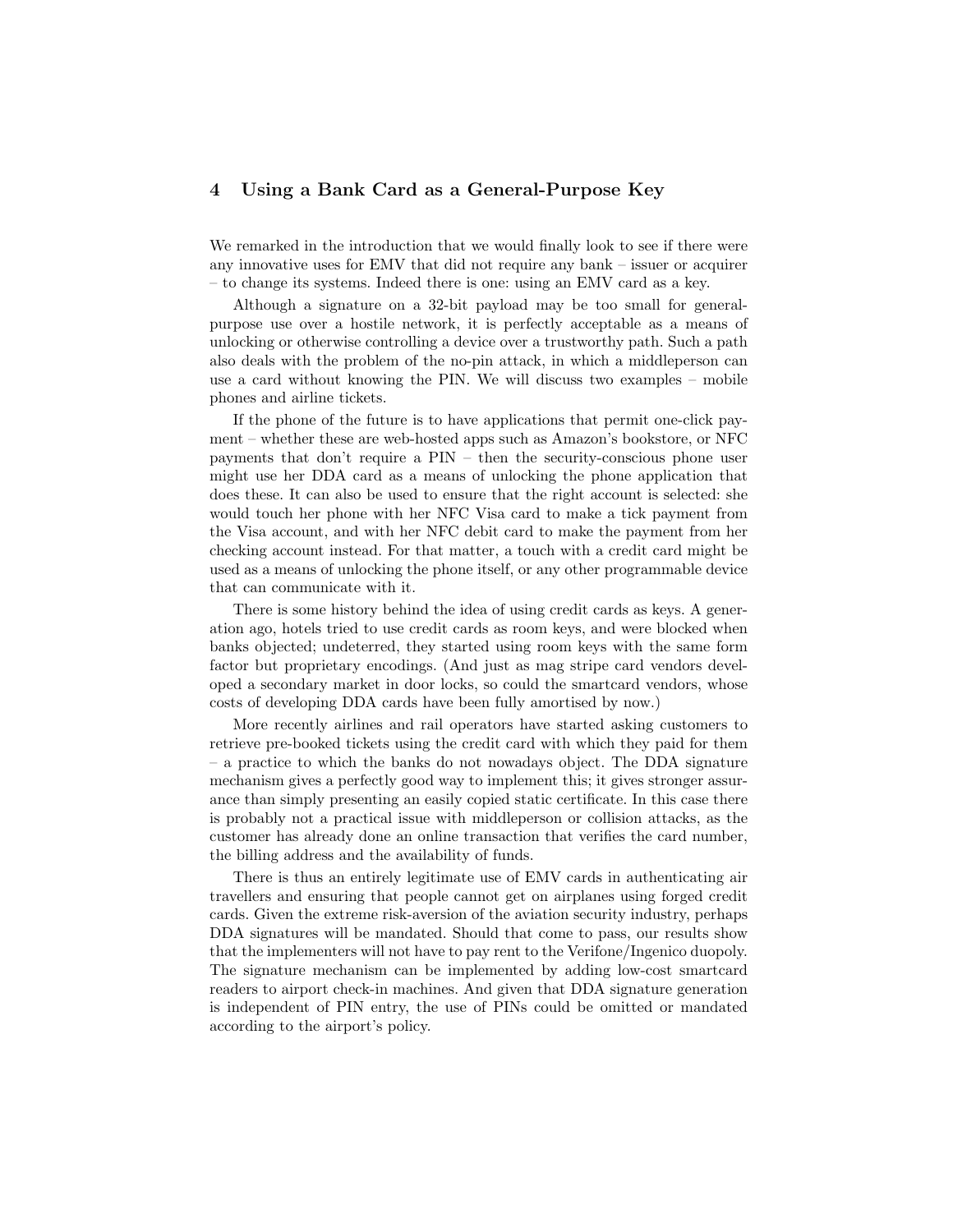## 5 Trustworthy Hardware

The argument may still be made that if a large number of people start to use a peer-to-peer payment mechanism with essentially untrustworthy terminals – commodity smartcard readers connected to mobile phones – then eventually we can expect malware that hijacks customer phones or PCs, stealing card and PIN data. If hotel chains and other businesses start using customers' bank cards as general-purpose keys, then attacks using dedicated malicious hardware become conceivable too. Of course, research on CAP and on PEDs has shown that no hardware is truly trustworthy; shop terminals are routinely compromised, and a gang might distribute malicious CAPs. That said, dedicated payment terminals can definitely make the attacker's job harder.

An interesting possible line of development is to combine the concept of the PED (owned by the merchant) and the CAP (owned by the customer) to produce a device that both can use. A hardware device with both a trustworthy display and trustworthy input can simultaneously solve both the display problem and the malware problem. We initially proposed such a device as a solution to the trustworthy display problem in [3], and we have now built a prototype (the Smart Card Detective [4]) which can be seen in Figure 4. A pluggable serial port means that it can be connected to a conventional terminal using a wired smartcard, thus enabling a customer to defend herself against a corrupt merchant or a rogue PED; it could also be connected via USB to a low-cost merchant terminal as described in section 3.1 above; and it could also participate in a peer-to-peer transaction as described in 3.2 above by standing in for the customer's phone. We used this device to perform the tests reported in this paper.

While this particular design is simply a proof of concept, it illustrates that a low-cost trustworthy smartcard interface, with a display and a control button, is straightforward to design and manufacture.

## 6 Conclusions

Extensibility is the key problem for cryptographers designing real-world protocols and systems. On the one hand, systems such as EMV acquire considerable complexity under their own steam; the vulnerabilities reported in [6], for example, arose because the specification had become unmanageably complex.

Yet innovation will still happen. CAP was one example of how the EMV protocol was adapted to changing business demands. That was possible because the change affected only issuer systems. In this paper we have considered a different change, to adapt EMV to a lower-cost cardholder-present transaction model and ultimately to fully peer-to-peer payments between any two cardholders. This can be done, with the cooperation of some member banks, by changing only acquiring banks' systems. The lesson from this, we suggest, is to make protocols modular enough that they can be upgraded one side at a time.

We also showed that it was possible to use EMV cards as general-purpose signing oracles. Some cards will sign full-length data while others will only sign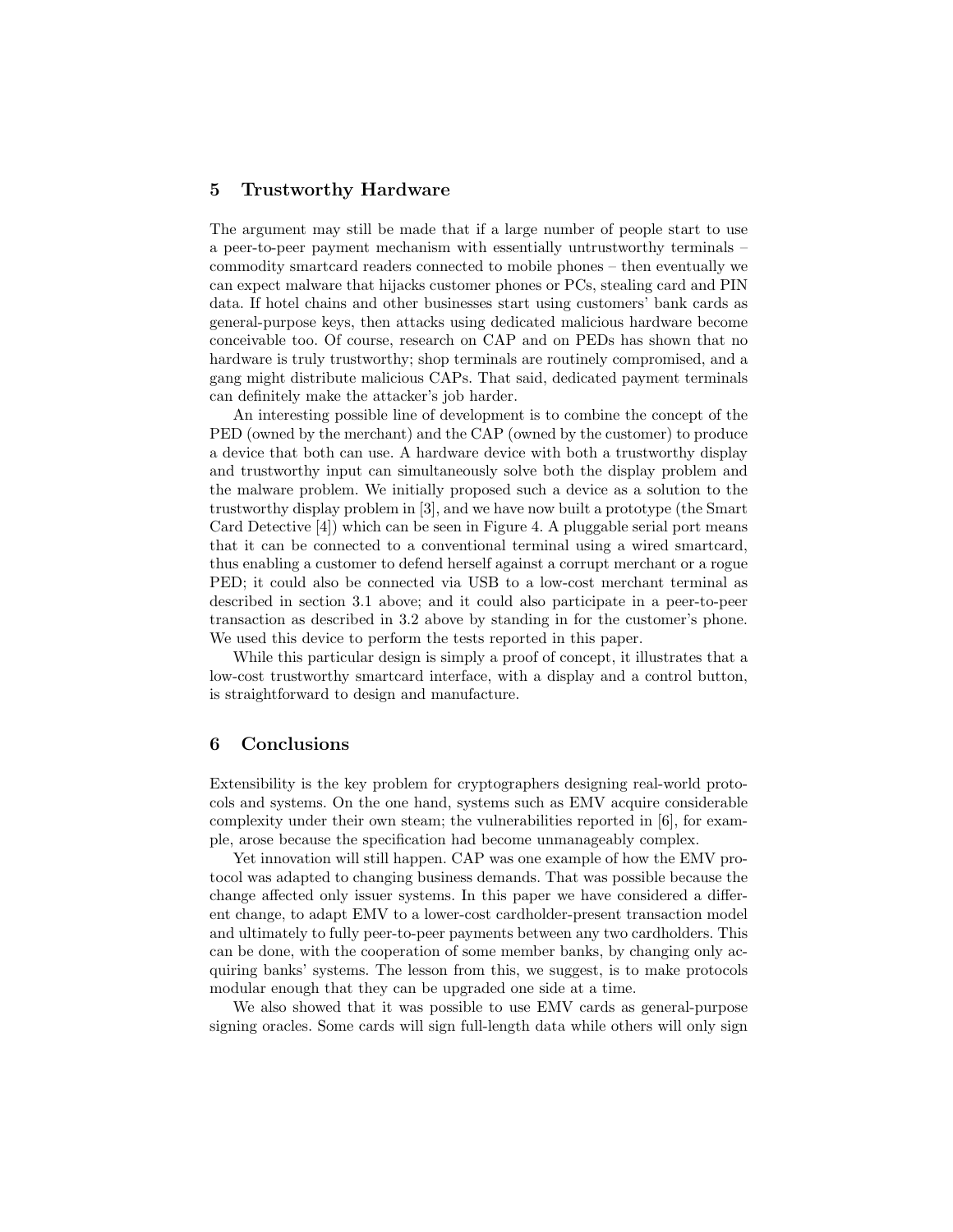

Fig. 4. Device with trusted display which can demonstrate to the customer if the protocol is being executed correctly.

32-bit strings; but there are some non-bank applications where such a signature is still very useful, such as authenticating an air passenger by verifying that he possesses the original credit card with which his ticket was purchased. For this reason it seems unlikely that the banking industry will be able to impose monopoly control forever on the uses to which bank cards are put.

As for uses that compete at least in part with the existing bank card system, we described how an acquirer could use the signing facility to support a different, non-bank, payment system. A customer might use her Visa or MasterCard to authenticate transactions on PayPal. The fact that some DDA cards don't do proper signatures is at most a small bump in the road, as there are various workarounds. The biggest limitation may be that DDA signature and PIN verification aren't linked at the protocol level, so in the absence of a trusted path from card to terminal, middleperson attacks may be possible. (But they are anyway on EMV; even if the PED is trustworthy, it doesn't give a trusted path.) Some banks might even fear that fixing this flaw would be against their best interests, as it would make their monopoly easier to break! But the potential interactions between security and competition are complex; at the very least, designers should bear in mind the chosen protocol attack [9].

In earlier work, we discussed the need for better governance within the card systems themselves. EMV has largely escaped from the control of EMVCo; its evolution is being pushed by dozens of vendors, and pulled by thousands of banks. The security mechanisms are not as good as they should be at keeping out attacks, yet they pose real obstacles to constructive innovation. This work showed that the interaction with non-banks, from airline boarding-pass machine vendors through innovative payment startups to the large payment ser